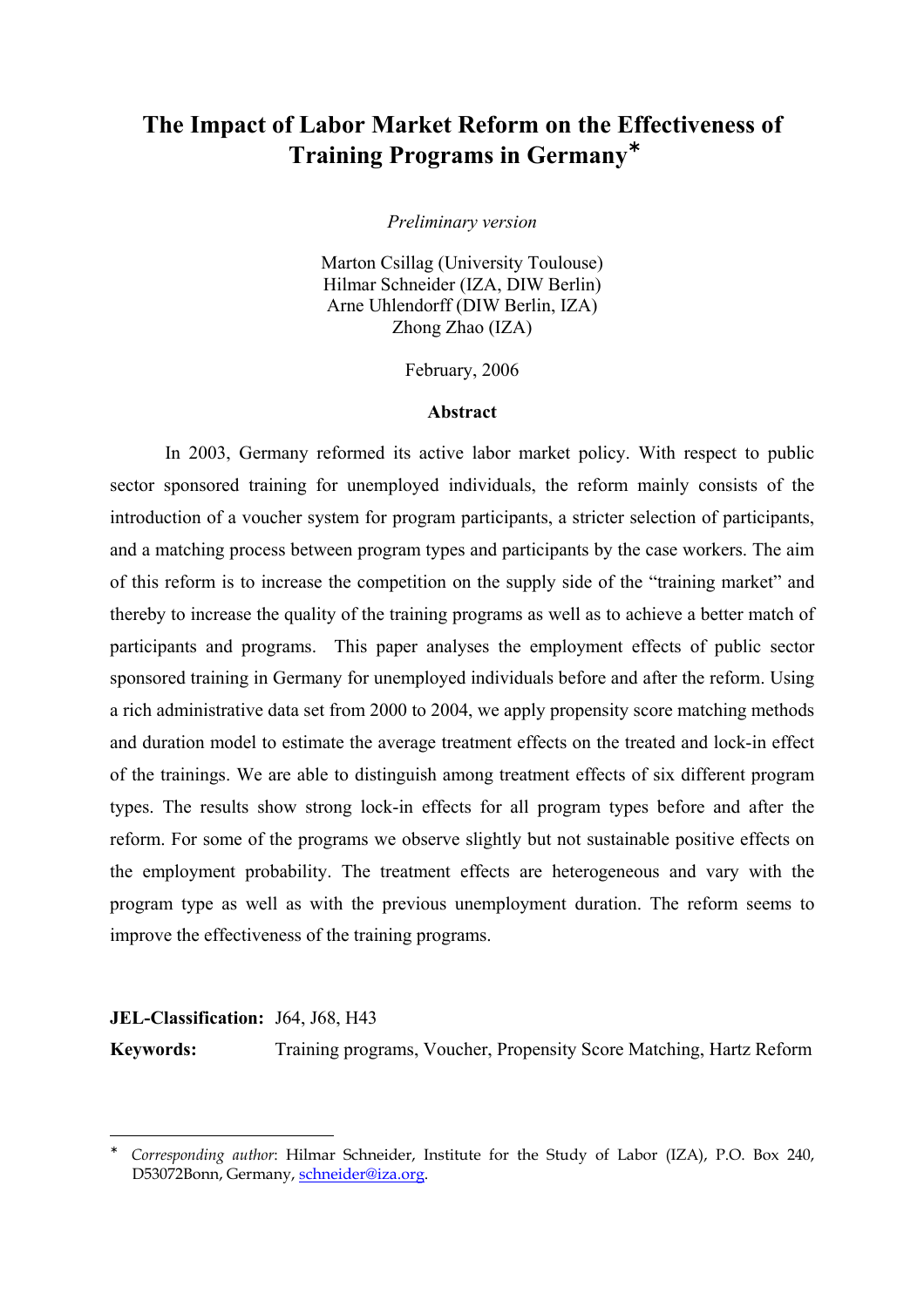#### **1 Introduction**

In 2003, Germany reformed its active labor market policy (ALMP). With respect to public sector sponsored training for unemployed individuals, the reform mainly consists of the introduction of a voucher system for program participants, a stricter selection of participants, and a matching process between program types and participants by the case workers, based on the expected reemployment probability of the participants. The aim of this reform is to increase the competition on the supply side of the "training market" and thereby to increase the quality of the training programs as well as to achieve a better match of participants and programs. This paper analyses the employment effects of public sector sponsored training in Germany for unemployed individuals before and after the reform.

There exist several studies on the effectiveness of publicly financed training programs in Germany. Depending on the method, the investigation period and the underlying data set, either negative, non-significant or positive results have been found. Examples for insignificant or even negative effects are Lechner (1998, 1999, 2000), Hujer and Wellner (2000), Schneider et al. (2000) and Hujer, Thomsen and Zeiss (2004). Papers that find inconclusive results are Hübler (1997) and Kraus, Puhani and Steiner (1999). Papers for positive findings are Fitzenberger and Prey (1998, 2000) and Lechner et al. (2005a, 2005b). Summarizing the literature it can be stated that positive effects mainly occur, if at all, in the long run and that studies which find long-term positive effects are also reporting negative short-term effects.

Using a rich administrative data set from 2000 to 2004, we apply non-parametric estimation methods, i.e. apply propensity score matching methods, to estimate employment and unemployment probability differences between participants and non-participants over the time. Additionally we apply parametric duration methods to study lock-in effect. The proportional hazard rate models need several parametric assumptions and are therefore more restrictive than the non-parametric estimators, but the results from them give us a more detailed insight in the processes on the labor market, i.e. the dynamics of the job finding processes of the participants. This allows us to differentiate between lock-in effect and the treatment effect after the program, which is especially useful for long programs and relatively short observation periods.

In contrast to other studies we distinguish between six different program types and between five regional types. Moreover we compare the pre-reform period to the post-reform period before and after January 2003.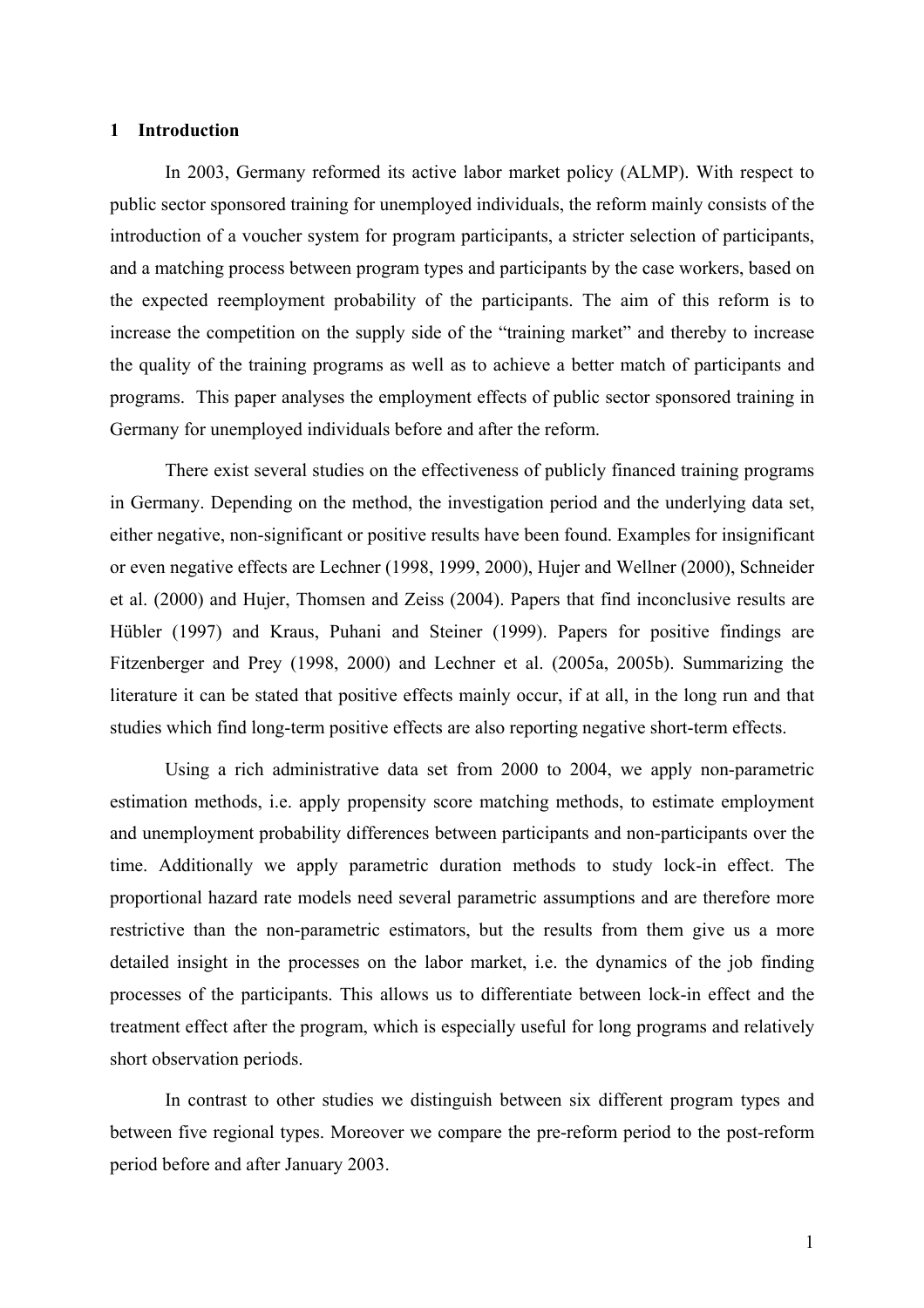The results show strong lock-in effects for all program types before and after the reform. For some of the programs we observe slightly but not sustainable positive effects on the employment probability. The treatment effects are heterogeneous and vary with the program type as well as with the previous unemployment duration. The reform seems to have a positive impact on the treatment effects, and improve the effectiveness of the training program.

The rest of the paper is as follows. Section 2 of this paper gives a short description of the labor market reforms in Germany. Section 3 provides information on the data. Section 4 presents the econometric methods. Section 5 discusses the results and section 6 concludes.

## **2 Reforms of Further Vocational Training in Germany**

A sweeping reform of further vocational training schemes was introduced in Germany in 2003 in order to encourage the (re-)integration of the unemployed into the labor market. Different instruments were set up as new devices to achieve this goal in a more effective way: (*i*) the introduction of a compulsory education voucher to match those who are entitled to participate and the training providers, also to enhance the quality of continuing training by introducing competition among the providers; (*ii*) a reinforced quality management by certifying the training institutions and their respective FbW-programs; (*iii*) a modification of accessing rules.

The changes conducted in the course of the reforms concern access to measures as well as benefit payments came into force in staggered stages starting in the beginning of 2003.<sup>[1](#page-2-0)</sup> However, the largest cut was made in early 2003 in the wake of the reorganization of access procedures to further vocational training measures, brought about by the statutory introduction of education vouchers and the introduction of a new quality management in the course of the administration reform of the Federal Employment Agency (FEA).

## **(***i***) Education Vouchers**

1

All eligible schemes of further vocational training were to be maintained after the reform. Nevertheless, former access-rules were abolished. According to the new regulations which have been in force since January 2003, job-seekers are issued education vouchers, and they choose an FbW-course provider themselves. The chosen provider will then directly

<span id="page-2-0"></span><sup>1</sup> The so called "Job-AQTIVE" law came into force already on January 1, 2002 and concerned regulations of maintenance allowances of further vocational training. The practice of setting-off residual unemployment benefit claims against maintenance allowance continuity payments was introduced then.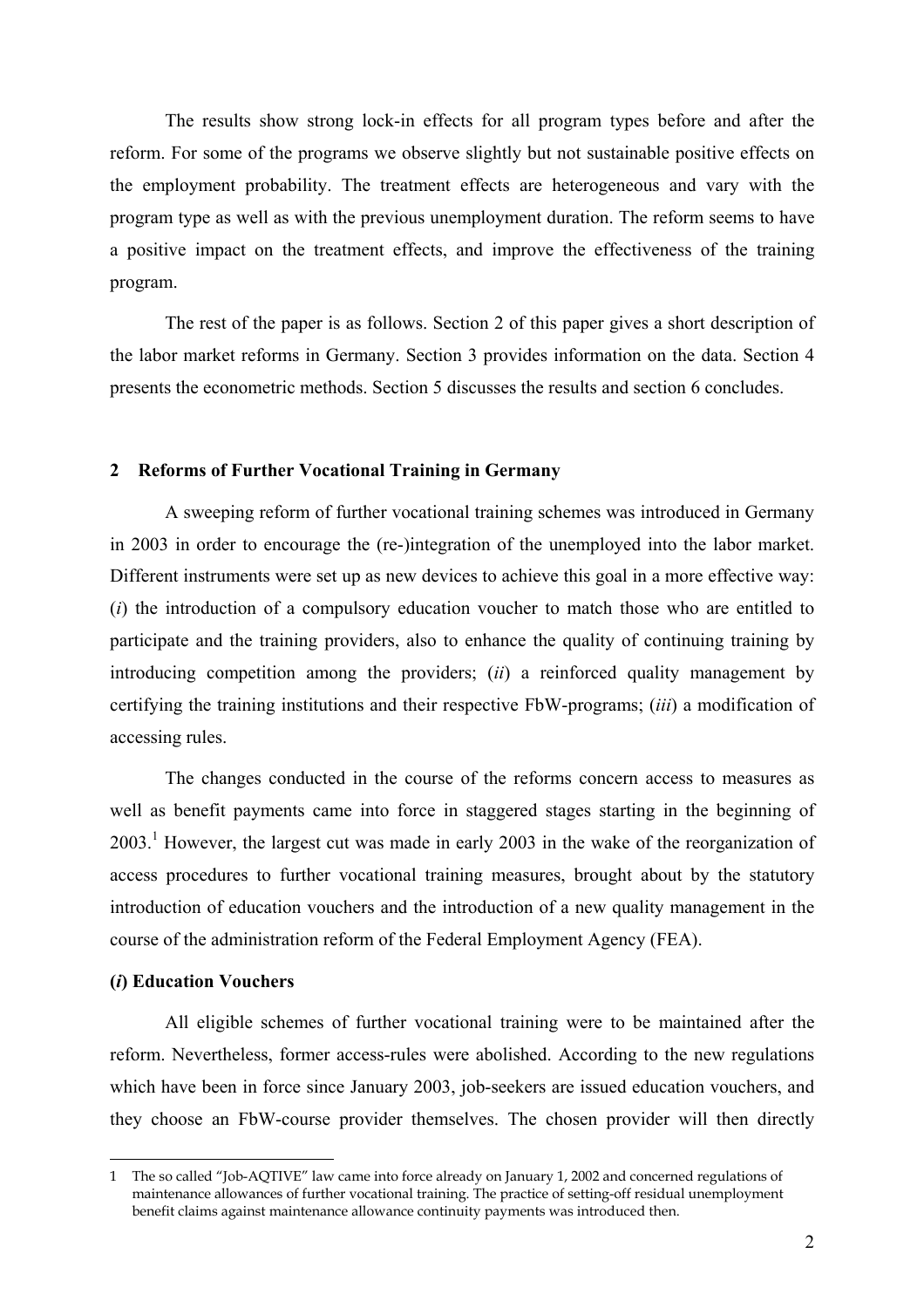charge the FEA for the training fees. Before staring the training, the selected educational institution is needed to present the education voucher to the FEA. What kind of programscheme is selected depends on the decision of the FEA case-worker. However, the decision is a result of a profiling-process where the potential candidate has to participate. The maximum duration of the further vocational training measure, the educational target and its main focus are documented by the case-worker. Thus, the former twofold relationship where the FEA case-worker sent the unemployed individual directly to a specific provider without allowing for any active contribution of the unemployed – is now substituted by a triangular approach, which the preferences of the unemployed with regard to the FbW-provider play additional role.

However, in the first two months of 2003 a *de facto* double tracked admission practice for further vocational training measures had been established due to the seamless introduction of education vouchers. Further vocational training measures which were approved in 2002 according to the former allocation practice as well as further vocational training measures allocated by education voucher coexisted during this early period. Therefore, the exclusive allocation of further vocational training measures via education vouchers has started seriously from March 2003.

## **(***ii***) Quality Management**

The goal of quality enhancement of the schemes should not solely be achieved by the unemployed who make use of vouchers. Thus, an additional quality management was set up. Since 2003 only those measures that have an overall continuance forecast of at least 70 percent for participants can be approved for providing training. In this case this is the timerelated continuance rate of prior training measures (percentage of graduates whose unemployment spell ended within six months after the measure). Furthermore, the development of the regional labor market and expected labor demand are relevant for the rating of a measure. The measure-related continuance rate is also an indicator for the quality control of measures and educational institutions by the FEA, which is incorporated in the Agency's annual training target schedule.

The training target schedule of the Labor Agencies, which was first introduced for the year 2004 on October 31, 2003, will record the results of the quality check of measures and quality check of training providers conducted by the Labor Agencies once a year. The training target schedule is thus to facilitate the institutionalization of the above mentioned 70 percent regulations.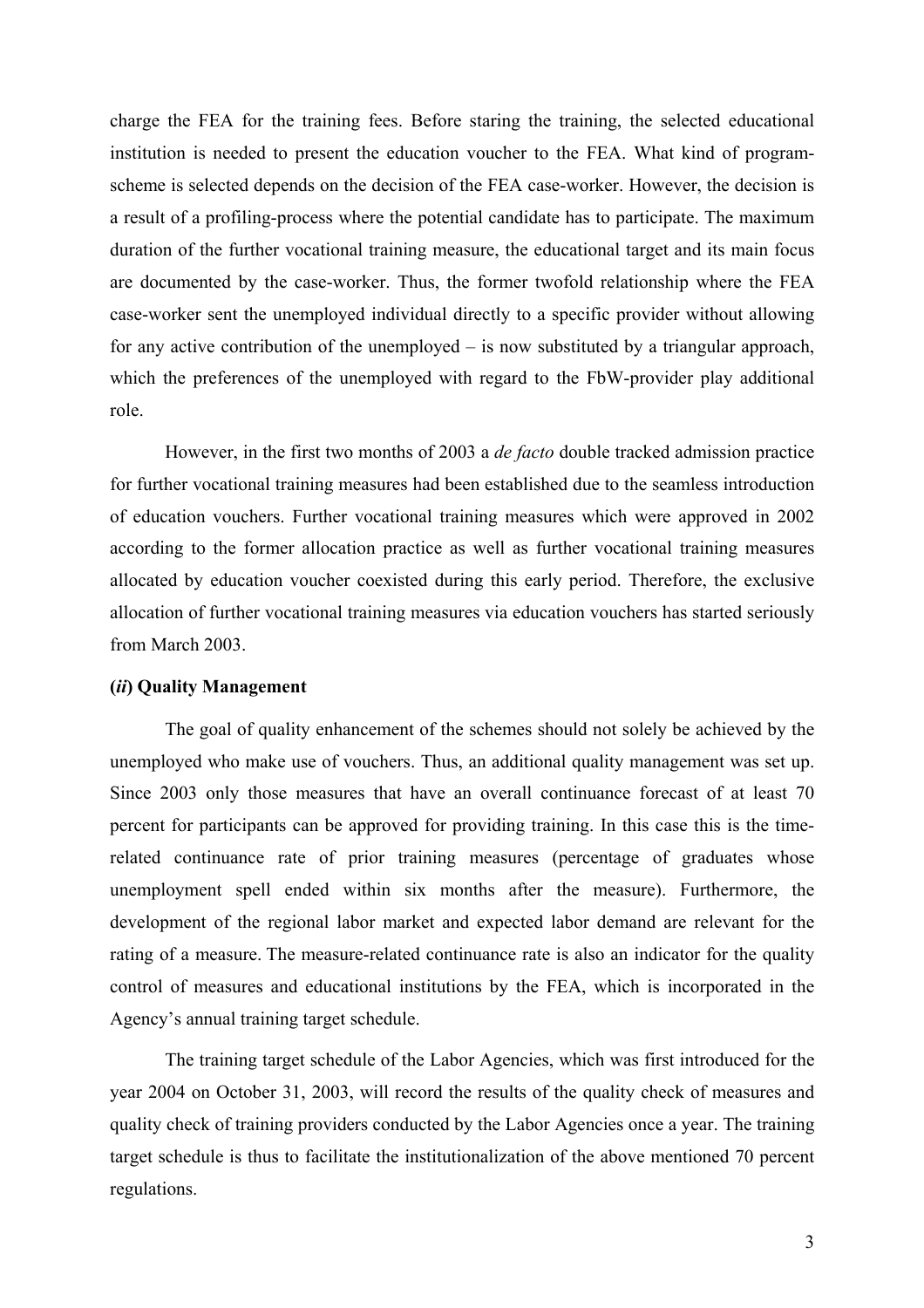After the "Approval and Admission Ordinance of Continuing Training" went into effect on July, 1 2004, a third party certification agency has to certify that educational institutions and courses of further vocational training comply with legal requirements. Employment offices fulfilled this task themselves before. The ordinance postulates that the transition to the new certification and approval procedure will be finished by the end of 2005. This ensures that providers of continuing training and certifiers have reasonable time to prepare for the new procedure. The labor agencies pay maintenance allowances and training fees for further vocational training only if the third party certification agency has verified that the educational institution and its training courses are followed legal requirements. The independent, private third party certification agencies may award an educational institution a certificate after a successful assessment of the institution and its training courses, which may include an on site inspection. The ordinance governs details of the certification process and particularly substantiates the requirements in terms of quality of the educational institution and its training offers. Moreover, it facilitates and speeds up the approval for training courses of educational institutions which have quality management at their disposal. The qualification and independence of the certification agencies must be checked and confirmed by an approval department with the FEA. The approval department is supported by an advisory board, which may express recommendations on the approval and certification process.

## **(***iii***) Modification of Accessing Rules**

The regulations regarding quality management also could be described as a kind of detailed approach of selecting the FbW-schemes and their providers.

The 70 percent regulations refer to both a subjective assessment of the re-employed probability of unemployed individual and a measure-related continuance rate. First, the assessment of the individual must be that it is "very likely" that a participant will be reemployed after the completion of a specific measure. Although a rate of 70 percent is often mentioned in this context, such a rule is usually not being observed in daily practice since no empirical experiences with the assessment of the individual case exist. Instead, the responsible official draws on the qualifications of the participants, the conditions of the local labor market, and the characteristics of further training, and gives a subjective assessment based on his own professional experience. The assessment of the re-employment probability is conducted in a compulsory counseling interview with an employment counselor or job placement officer in which information gathered during profiling may also be used. An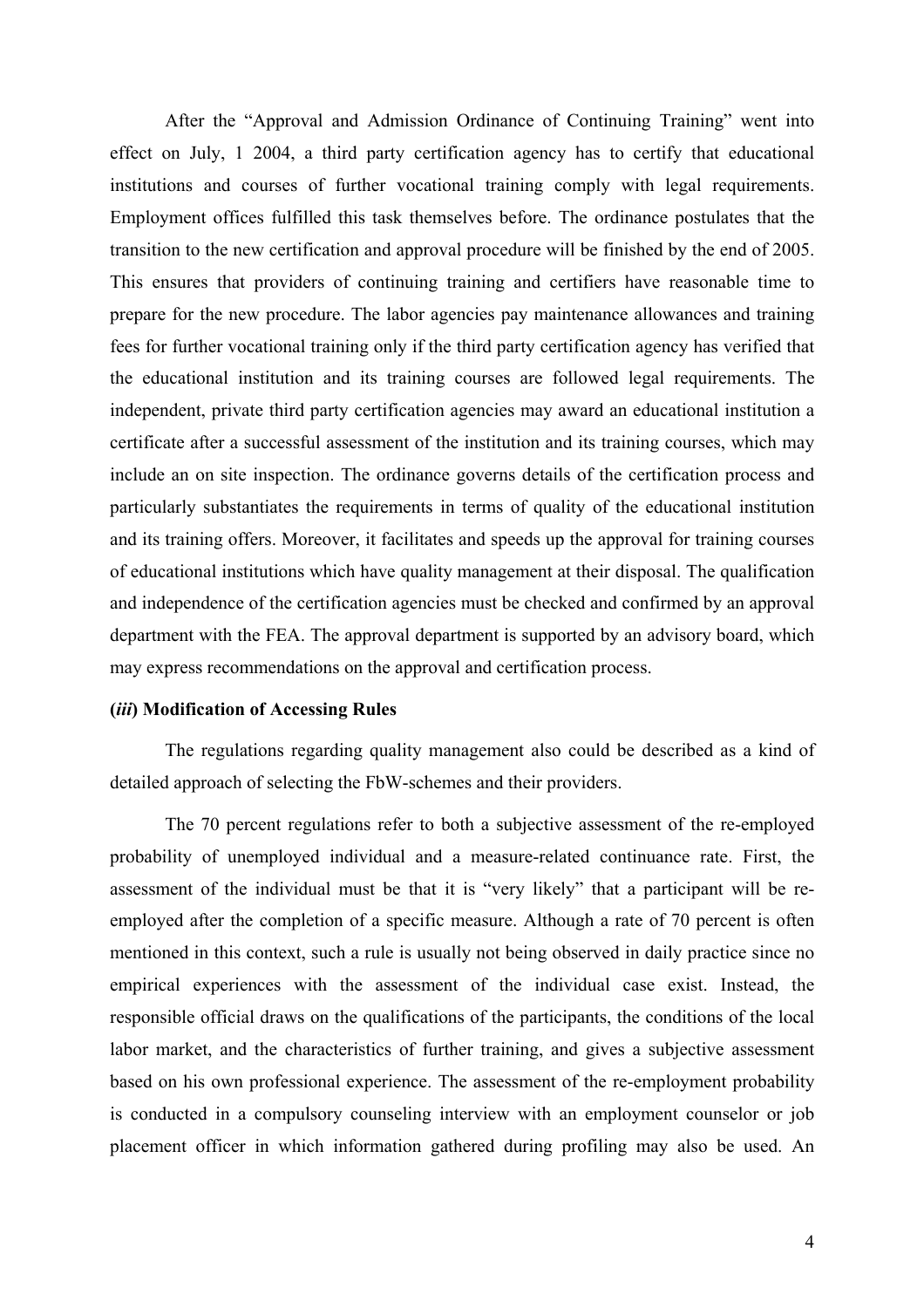examination by the medical or psychological service of the FEA may ensue after the interview.

## **3 Data**

The data of our analysis are drawn randomly from the universe of administrative records, the so-called "Integrated Employment Biographies" (IEB). This rich data set is a combination of individual records from the program participants' master data set (MTG), the employees' history (BeH), the benefit recipients' history (LeH), and the job seekers' data base (ASU/BewA).

The MTG contains basic information about participation in ALPMs (including further vocational training) as well as important individual characteristics. Entries into ALMPs are identified from January 2000 on. The BeH comprises remuneration notifications of employers about employment subject to social contributions. This information is included in the IEB from 1990 on, but is incorporated in the IEB with a time lag of about 18 months. The LeH has information about phases of benefit receipt from 1990 and onwards. Those benefits mainly include unemployment benefits, unemployment assistance, and maintenance allowances.

The IEB easily allows identifying specific groups of unemployed individuals. For instance, one can construct subgroups of participants in different further vocational training measures. The random sample of the IEB has been drawn conditional both on quarterly stratification with regard to participation in six different types of further vocational training and on a stratification related to previous duration of unemployment, sex and information on the region. Hence, individuals had to be unemployed prior to participation in the further vocational training measure and information on the labor market region, on sex as well as on the type of further vocational training had to be available. Additionally, an age restriction was imposed (17 to 65 years of age). Moreover, every participant could only be drawn once per quarter. Thus, multiple FbW-program entries of a person within a given quarter are not accounted for. According to these rules, only a marginal number of cases were excluded. Therefore, this IEB-random sample can be considered as representative.

With an annual sample of 1,100 participants per FbW-program type, the size of the random sample of the IEB was selected to be appropriately large enough to account for heterogeneities with respect to program types, individual characteristics of participants, and labor market regions. Furthermore, as the observation window already starts in January 2000, the staggered stages of the reforms of further vocational training were adequately covered. In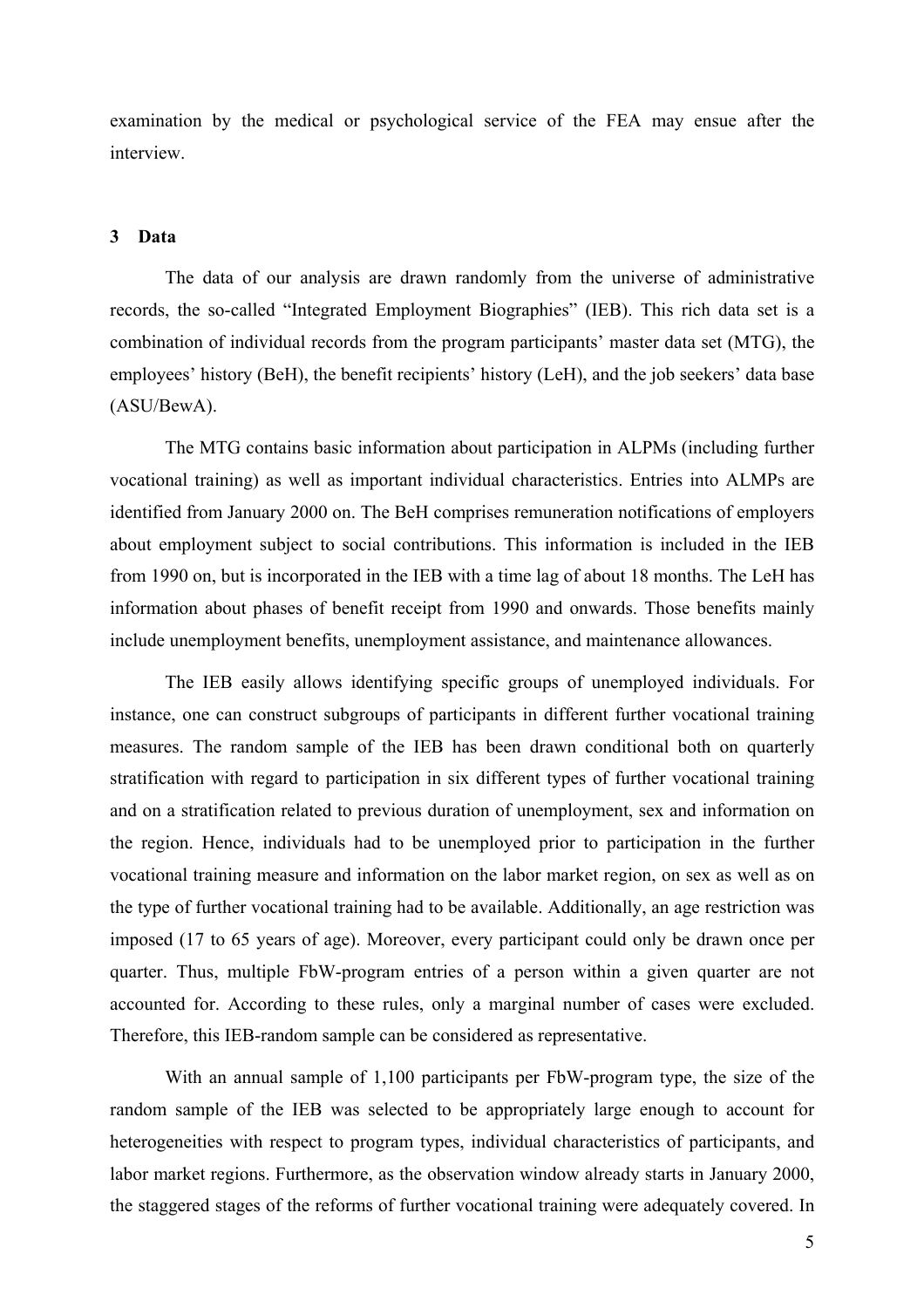sum, our data comprises information about 29,700 entrants into six different types of further vocational training for 18 quarters from January 2000 until June 2004.

In order to apply the matching approach as described below, 80 non-participants were drawn per participant. In light of lessons learned from Heckman et al. (1997, 1998), those individuals had to be in the same labor market status as the corresponding participant prior to program entry, i.e. normally they had to be previously unemployed for the same duration. Note that unemployment is defined here as being *not* regularly employed.<sup>2</sup> Furthermore, nonparticipants are required to not having participated in the respective further vocational training measure within the given reference quarter.<sup>3</sup> In sum, our data includes information on 2,376,000 non-participants that serve as control group.

Individual records are observed up to June 2004 with respect to unemployment and up the December 2003 with respect to income-earned employment in our data. Therefore we face a substantial problem of right censoring for the post-reform period. Hence, the average observation window is substantially shorter in the post-reform period as compared to the prereform phase, especially if we want to evaluate the effects on employment probabilities.

## **4 Methodology**

1

Our analysis is conducted by comparing employment and unemployment probabilities of participants and matched non-participants. For this purpose we follow the participants and the matched non-participants from the entrance of the programs onwards. Our evaluation strategy involves two steps. First we compare the employment and unemployment probabilities based on a matched sample non-parametrically. The main advantage of this approach is that we do not need any functional form assumptions.

However, in the context of training programs, there often exist strong lock-in effects. For the evaluation of long programs or for evaluation studies with a relatively short observation period this may lead to wrong conclusions if one relies on the static comparison of employment probabilities only. Therefore, in second step, we analyze the transition process of participants and non-participants from unemployment to employment applying parametric duration models. For this approach we use the matched sample of participants and non-participants, which ensures that the program participation can be assumed as exogenous.

<span id="page-6-0"></span><sup>2</sup> Hence, according to this definition e.g. also individuals employed in job creation schemes (JCS) are considered as unemployed.

<span id="page-6-1"></span>We do not rule out that non-participants also enter further vocational training measures later in time.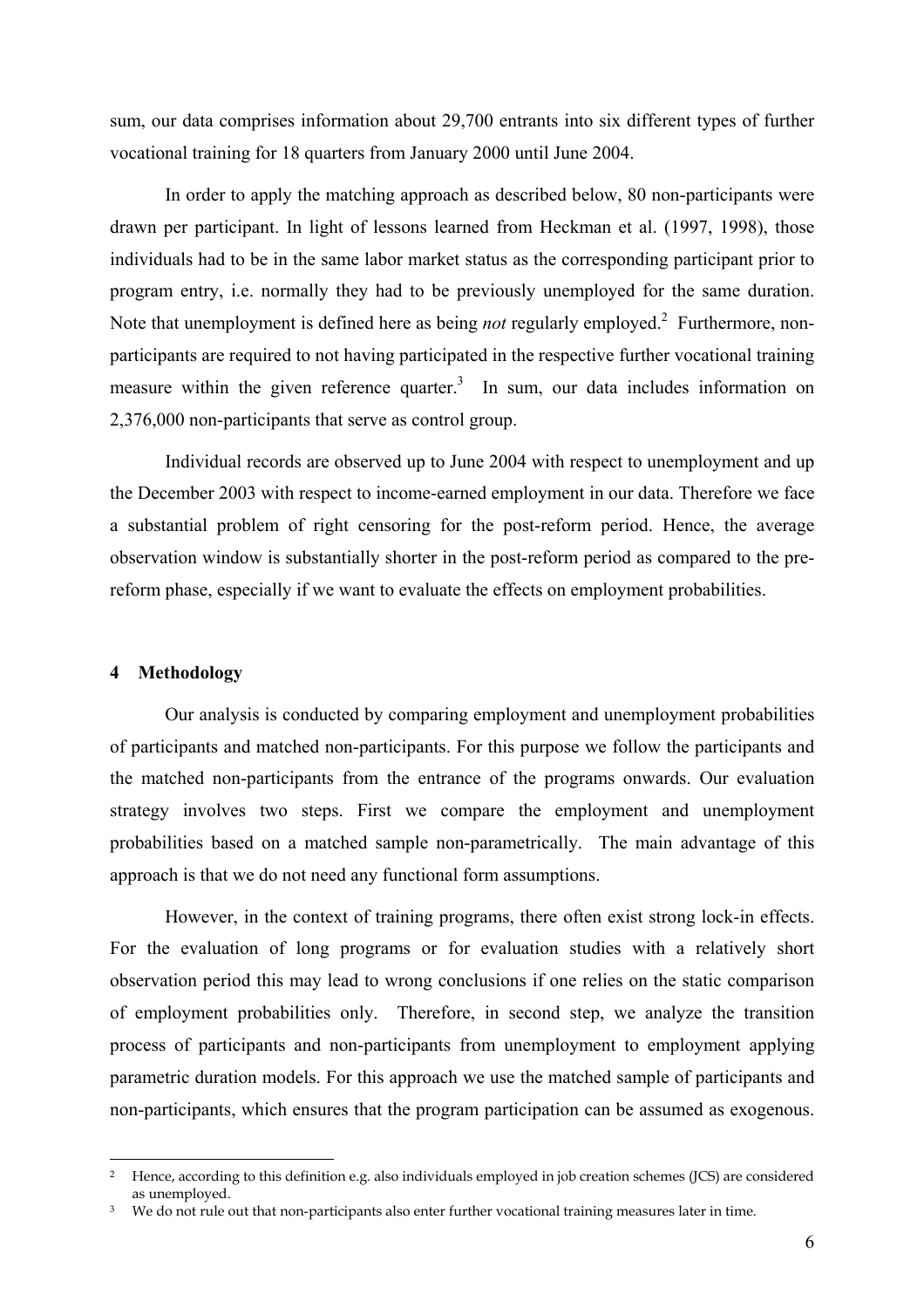The duration model approach allows us to analyze whether the transition probabilities changed after the reform. We are able to disentangle the lock-in effect and the treatment effect of the program.

#### **(***i***) Matching Approach**

Evaluation generally has to deal with a serious problem if the effects of participating in a specific program should be quantified compared to that what would have been without doing so. This problem naturally arises because it is impossible to observe individuals in two different states of nature (participation and non-participation) at the same time and place. Therefore, it is the principle task of any evaluation study to find a credible estimate for the counterfactual state of nature.

Moreover, participants in active labor market programs are a selection sample of the unemployed in two aspects. They are self-selected and also have been selected by an agent of the FEA into the program under consideration. Therefore, a selection bias is supposed to arise because participants are *not* a random sample of unemployed persons, but may instead differ systematically in important individual characteristics that may be important determinants of labor market outcomes.

When the selection bias is only due to observables, matching is a useful tool to estimate treatment effects and to solve the evaluation problem. Compared to regression type estimators, the most attractive feature of matching is its non-parametric nature. Matching neither imposes functional form restrictions such as linearity nor assumes a homogeneous treatment effect in the population.

Using covariate matching to correct the bias due to observables is intuitive, since the source of the bias is the difference of observables between treatment and comparison group. Matching on covariates by definition removes this difference and hence the bias. Rosenbaum and Rubin (1983) have shown that while covariate is the finest balancing score, propensity score is the coarsest balancing score. Therefore, matching on covariates and matching on the propensity score will both make the distribution of the covariates in the treatment group the same as in the comparison group.

Formally, in the potential outcome framework, each individual has two potential outcomes  $(Y_{0i}, Y_{1i})$  depending on the treatment status (e.g. participation vs. non-participation in further vocational training).  $Y_{1i}$  denotes the outcome if individual *i* is treated, and  $Y_{0i}$  is the outcome if individual *i* is not treated. Besides, let  $T_i = 1$  indicate that individual *i* is treated,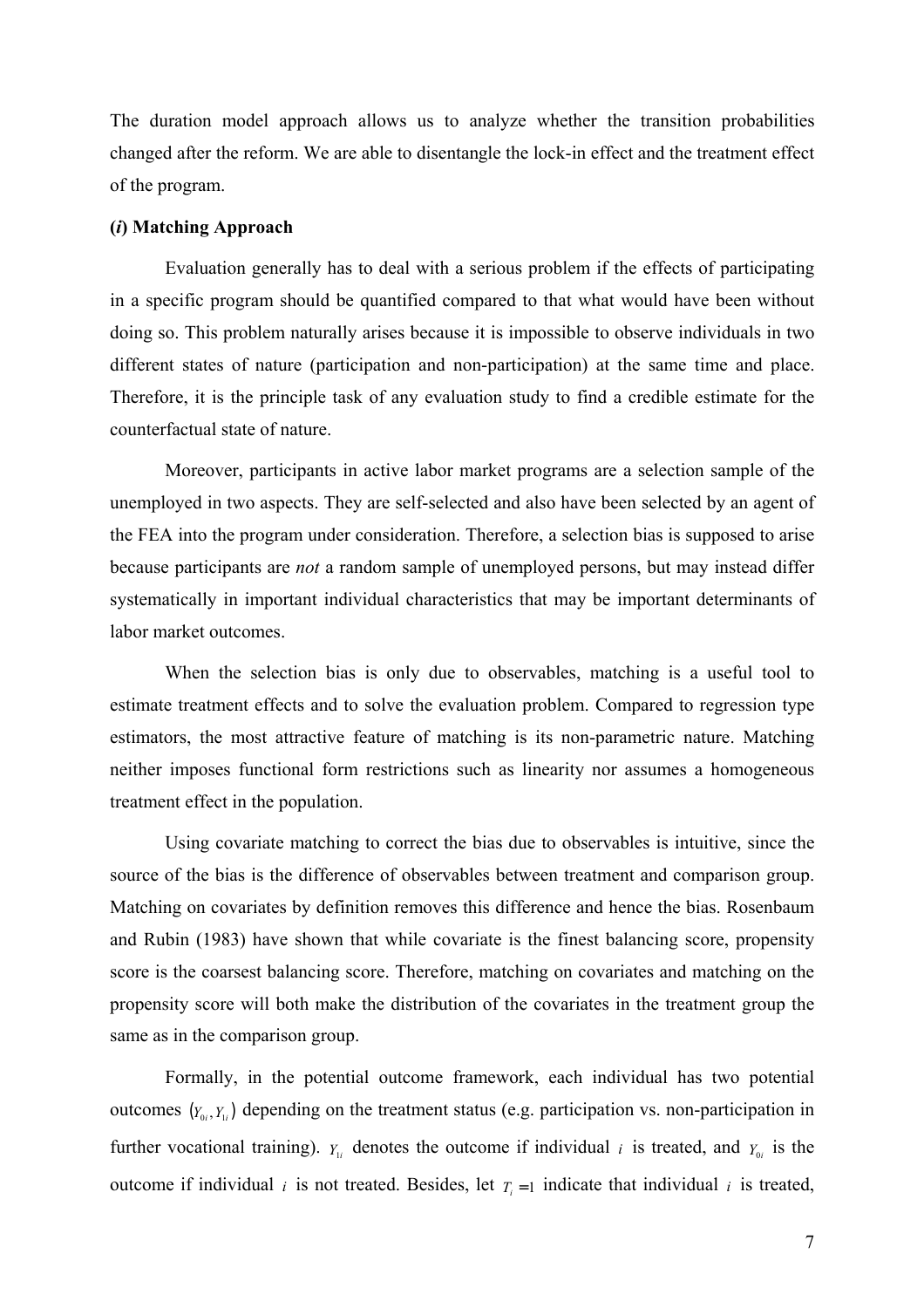and  $T_i = 0$  otherwise. With  $(Y_{0i}, Y_{1i})$  we can define different treatment effects, such as those in Heckman and Vytlacil (1999), as follows:

$$
\Delta_i = Y_{1i} - Y_{0i}
$$
 Treatment effect for individual *i*  
\n
$$
\Delta_{ATE} = E[\Delta_i]
$$
 Average treatment effect for the population (ATE)  
\n
$$
\Delta_{TT} = E[\Delta_i | i : T = 1]
$$
 Average treatment effect on the Treated (TT)

The average treatment effect at the population (or sub-population) level can be estimated without bias by observational data if the selection bias is only due to observables. That the selection bias is in fact only due to observables is formally characterized by the following two assumptions:

[*CIA*] 
$$
(Y_0, Y_1) \perp T \mid X
$$
 Conditional independence assumption  
[*CSA*]  $0 < prob(T = 1 \mid X) < 1$  Common support assumption

where  $\perp$  is the notation for statistical independence. The *CIA* is also commonly referred to as unconfoundedness assumption or exogeneity assumption.

Hence, it follows under *CIA* and *CSA*:

$$
\Delta_{TT} = E_{x|T=1} \{ E[Y_1 | T=1, X=x] - E[Y_0 | T=1, X=x] \}
$$
  
= 
$$
E_{x|T=1} \{ E[Y_1 | T=1, X=x] - E[Y_0 | T=0, X=x] \}
$$
 (1)

Unbiased estimates of  $E[Y_1 | T = 1, X = x]$  and  $E[Y_0 | T = 0, X = x]$  can be obtained from the data and, thus,  $\Delta_{TT}$  can also be estimated without bias. The same holds for  $\Delta_{ATE}$  and  $\Delta_{S}$ .

The so called balancing property formally looks as follows:

$$
prop(X_i | T_i = 1, p(X_i) = p) = prob(X_i | T_i = 0, p(X_i) = p) = prob(X_i | p)
$$

Using this property, Rosenbaum and Rubin (1983) have shown that *CIA* and *CSA* imply

$$
[CIA'] \qquad (Y_0,Y_1) \perp T \mid p(X)
$$

$$
[CSA'] \qquad \qquad 0 < prob(T = 1 | p(X)) < 1
$$

It follows from *CIA'* and *CSA'*:

$$
\Delta_{TT} = E_{p|T=1} \{ E[Y_1 | T=1, p(X) = p] - E[Y_0 | T=1, p(X) = p] \}
$$
  
= 
$$
E_{p|T=1} \{ E[Y_1 | T=1, p(X) = p] - E[Y_0 | T=0, p(X) = p] \}
$$
 (2)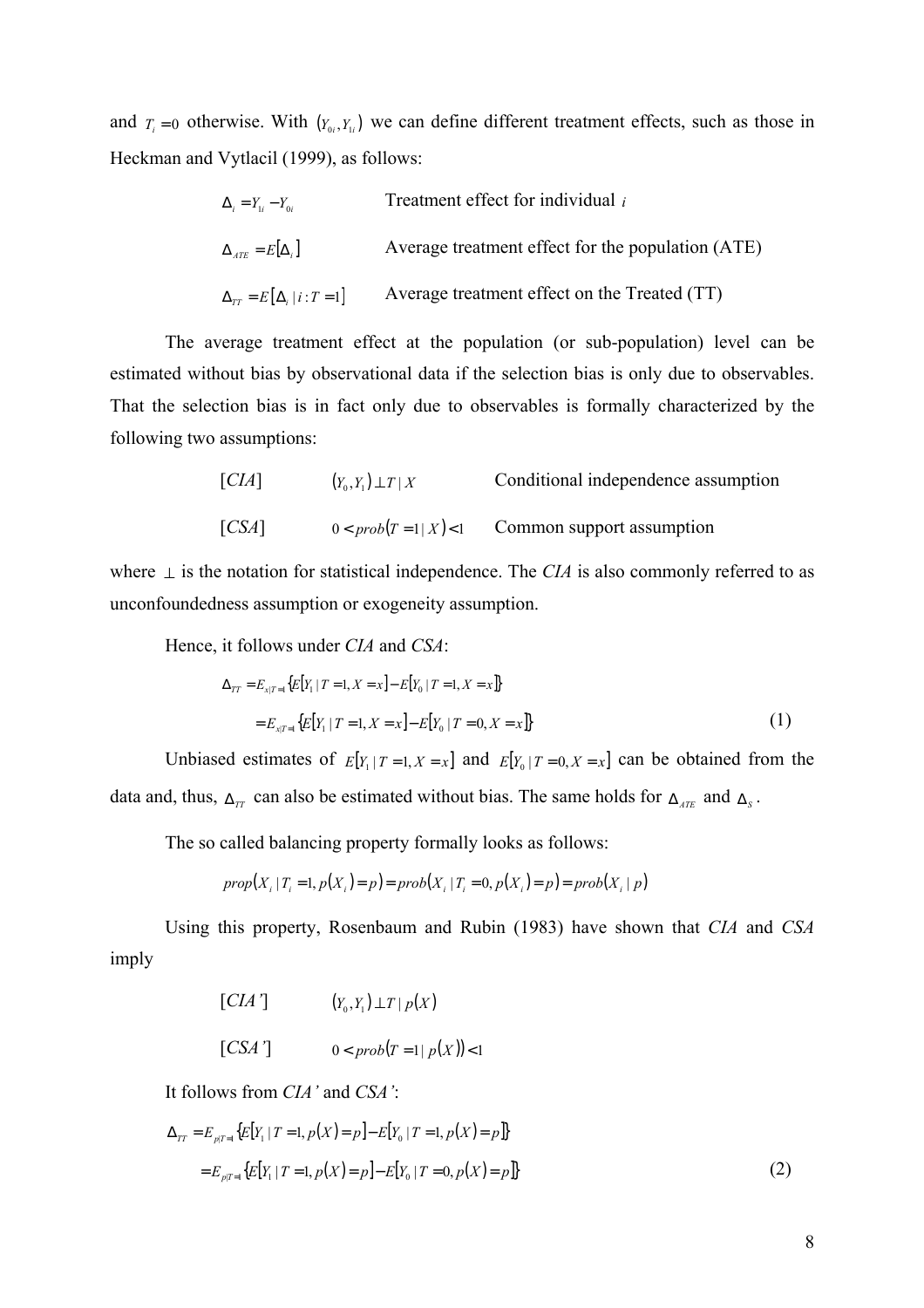Unbiased estimates of  $E[Y_1 | T = 1, p(X) = p]$  and  $E[Y_0 | T = 0, p(X) = p]$  can be obtained if  $p(X)$  is known. The advantage of equation (2) over equation (1) is that instead of controlling for a high-dimensional vector  $X$ , formula (2) only needs to control for the scalar  $p$ .

The rich information from the administrative data ensures the *CIA* assumption is reasonable. The ratio between the number of treatment and control group observations is 1 to 80. The large pool of control observations ensures the quality of matched sample.

This approach combines exact matching on a number of covariates and propensity score matching.

First, propensity scores for each of the six types of further vocational training are estimated from the whole sample of participants and non-participants. The specification of propensity score is selected from different specifications using balancing test.<sup>[4](#page-9-0)</sup> Therefore, the specifications of propensity score differ between the types of further vocational training.

After estimating the propensity score, we match one participant with non-participant by exact covariate matching plus propensity score matching. The variables used for exact matching are sex, previous duration of unemployment, region and quarter. Therefore, we stratify the sample by these four variables first, and then implement propensity score matching for each cell without replacement, i.e. after a participant is matched with his or her nearest non-participant, the matched non-participant is no longer part of the matching pool.

#### **(***ii***) Duration Models**

1

The process of leaving unemployment to participate labor market can appropriately be modeled by a transition rate approach. Two potential destination states *q* are considered reflecting transitions to employment  $(q=1)$  and alternative transitions like for example other labor market policy measure or retirement  $(q=2)$ . The hazard rate is defined as the limit of the conditional probability for the ending of a spell in interval [*t*;*t*+∆*t*] given that no transition occurred before the start of this interval:

$$
\lambda(t) = \lim_{\Delta t \to 0} \frac{P(t \le T < t + \Delta t | T \ge t)}{\Delta t}
$$
 (3)

where *T* denotes the length of a spell. *T* is assumed to be a continuous, non-negative random variable. We assume proportional transition rates with covariates causing proportional shifts

<span id="page-9-0"></span>We use psmatch2 ado file of Leuven and Sianesi (2003) to implementation of all propensity score estimations and balancing testing, and use nnmatch ado file of Abadie et al. (2004) to carry out the matching.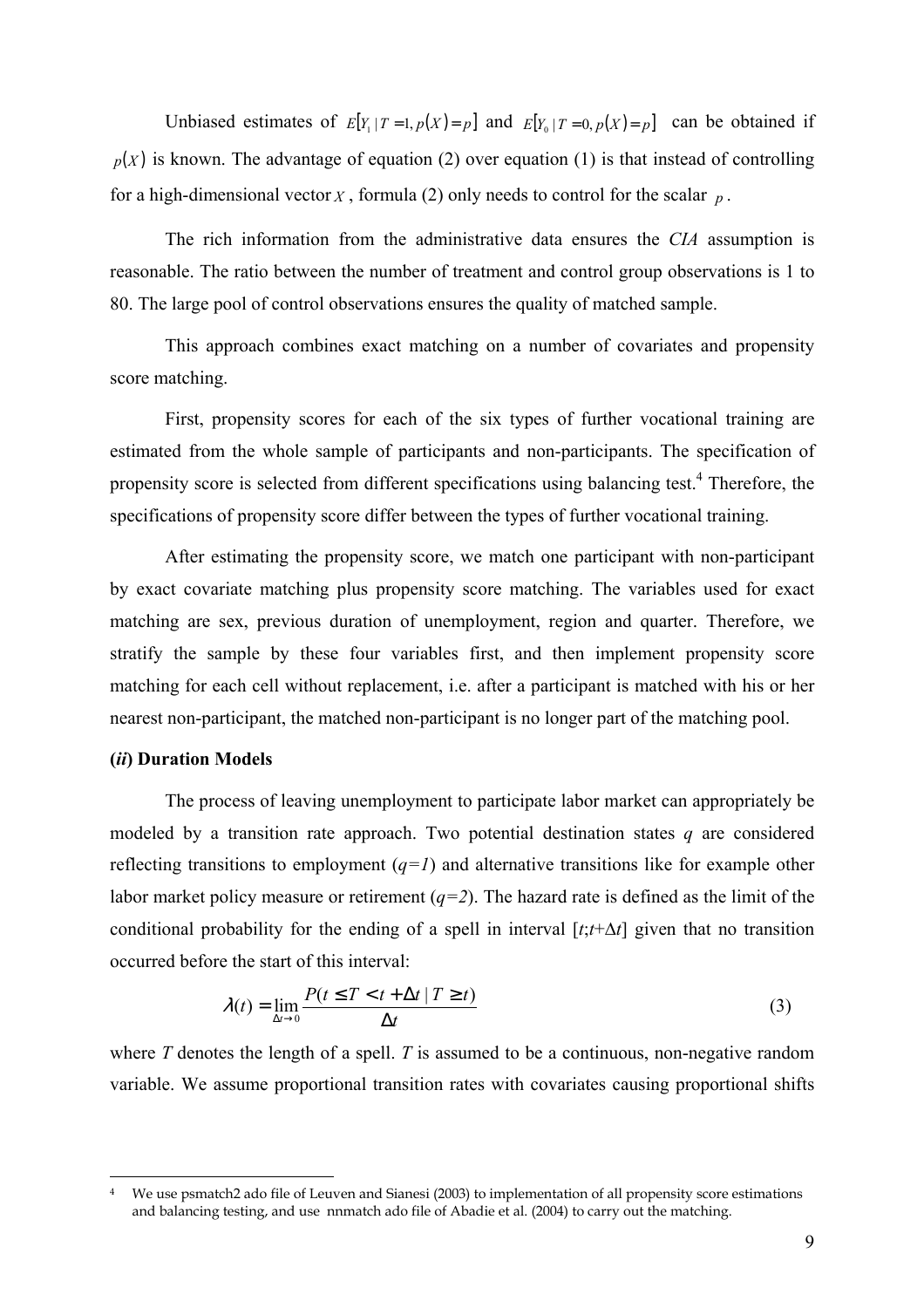of a so-called baseline transition rate and interval constant covariates. The hazard rate  $\lambda(t|x(t))$  corresponds to the sum of the two transition rates

$$
\lambda(t|x(t)) = \sum_{q=1}^{2} \lambda_q(t|x(t))
$$

with the transition probability to destination state *q* corresponding to

$$
\lambda_q(t|x(t)) = \lambda_{0q}(t) \exp(x(t)\beta_q + \eta_q) \text{ with } (\eta_1, \eta_2) \sim N(0, 0, \sigma_1^2, \sigma_2^2, \rho). \tag{4}
$$

where  $\lambda_{oa}(t)$  denotes the destination specific baseline transition rate,  $x(t)$  a time variant row vector of covariates,  $\beta_q$  a column vector of parameters and  $\eta_q$  a time invariant individual and destination specific error term, representing the joint influence of unobserved heterogeneity. We assume these error terms or random intercepts follow bivariate normal distribution with expected values 0, which allows for dependent competing risks.

Discrete-time measurement leads to the simplifying consequence that instead of continuous levels of  $\gamma_{oa}(t)$  and  $x(t)$  only their interval specific mean levels have to be taken into account. Assumed that the time axis is divided into intervals of unit length, a given spell consists of a number of *k* intervals, in the following referred to as subspells. The *j*th subspell covers a range from  $t = j-1$  to  $t + 1$ , but excluding  $t + 1$ . The interval specific means of  $\gamma_{oa}(t)$ and  $x(t)$  are then denoted as  $\gamma_{oa}(j)$  and  $x_j$ .

For the survivor function this implies:

$$
S(j) = \exp\left(-\sum_{q=1}^{2}\sum_{k=1}^{j} \exp(x_{qk}\beta_k + \gamma_{qk} + \eta_q)\right) \text{ with } \gamma_{qk} = \ln\left(\int_{t_{k-1}}^{t_k} \lambda_{0q}(\tau)d\tau\right) \tag{5}
$$

The survivor function *S(j)* describes the probability that a spell lasts at least *j* intervals. The  $\gamma$  parameters capture the duration dependence of the baseline transition function. They may be interpreted as an interval specific mean of the baseline transition rate, which is equivalent to an interval specific constant baseline transition rate.

Following from this, the probability *f* of a transition to state *r* at a given interval *j* is given by the difference of two survivor functions multiplied by the share of the risk-specific transition rate at interval *j* related to the hazard rate at interval *j*.

$$
f_r(j) = \frac{\exp(x_{rj}\beta_r + \gamma_{rj} + \eta_r)}{\sum_{q=1}^{2} \exp(x_{qj}\beta_q + \gamma_{qj} + \eta_q)} [S(j-1) - S(j)].
$$
\n(6)

The likelihood contribution of a spell corresponds to<sup>[5](#page-10-0)</sup>

 $\overline{a}$ 

<span id="page-10-0"></span><sup>&</sup>lt;sup>5</sup> The corresponding likelihood is solved by applying Gauss-Hermite quadrature.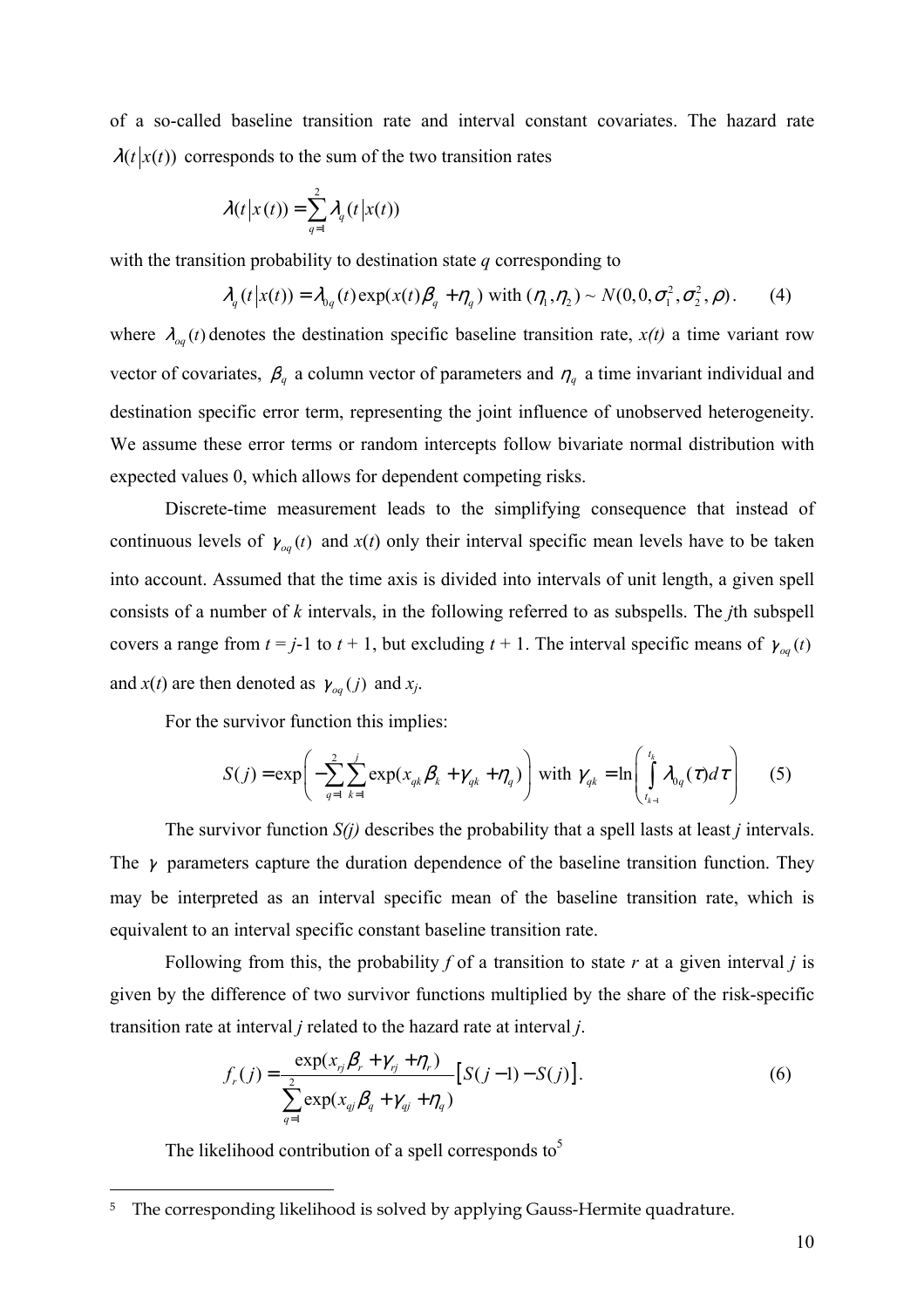$$
L(\beta, \gamma, \eta_1, \eta_2) = \frac{\exp(x_{1j}\beta_1 + \gamma_{1j} + \eta_1)^{c_1} \exp(x_{2j}\beta_2 + \gamma_{2j} + \eta_2)^{c_2}}{\sum_{q=1}^{2} \exp(x_{qj}\beta_q + \gamma_{qj} + \eta_q)}
$$
 (7)

whereby  $c_1 = 1$  and  $c_2 = 1$  indicate a transition to risk 1 and to risk 2 in interval *j*, respectively, and *c* corresponds to the maximum of  $c_1$  and  $c_2$ . It implies that right-censored spells are assumed to be censored at the end of the related interval, but that transitions may occur somewhere between *j*-1 and *j*. The likelihood contribution is not separable into destinationspecific components as suggested by Narendranathan and Stewart (1993b) because we do not assume that transitions can only occur at the interval boundaries (see Roed and Nordberg 2003 or Jenkins 2004 for similar approaches). Therefore we can not estimate destination specific models separately, even in a model without unobserved heterogeneity.

## **5 Results**

## **(***i***) Selected Descriptive Statistics for Two Program Types**

This part presents descriptive statistics on the whole sample as well as on the matched sample. We present statistics on one short program type, "occupation-related or general training program" (program type 1), and one long program type, "individual-scheme with occupation-related certificate" (program type 5).

Table 1 and Table 5 are descriptive statistics for selected variables of program type 1 and type 5.

The individuals in the program are generally more likely to be in marriage, and they are also more likely to have a kid under age 3 or age 14. For program type 1, 6.5% of participants have kid under age 3, and 24.3% have kid under age 14. But for non participants, these percentages are 4.9% and 19.1%, respectively.

The prior program earnings of participants are higher than the non-participants. The participants are more likely to be a native instead of migrants.

It is clear from Table 1 and Table 2 that there are significant difference of characteristics between participants and non participants. The differences of the variables in Tables are all significant at 5% level. But after propensity score matching, the differences of most variables between participants and non participants are no longer significant at usually level.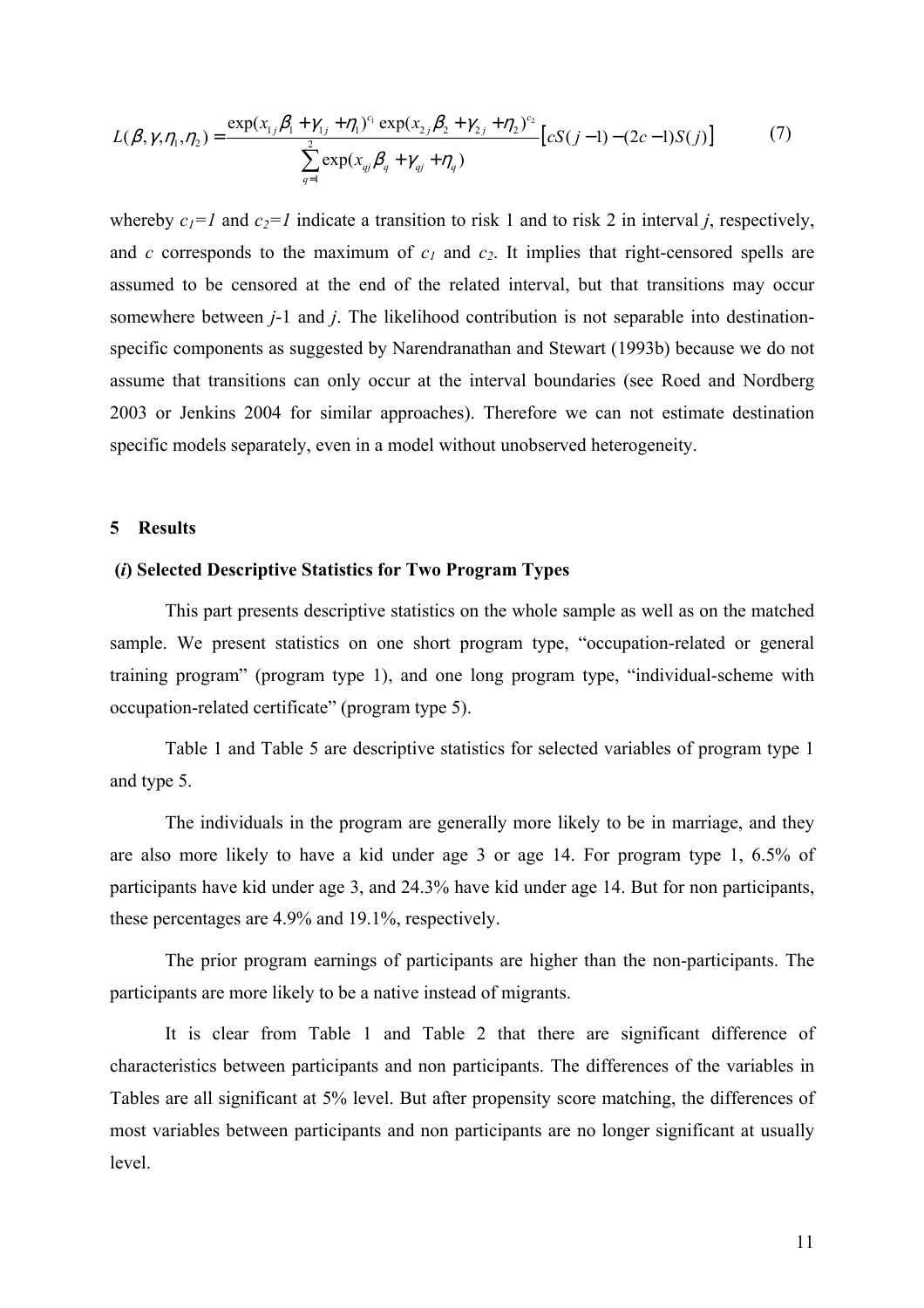|                      |                          |           | Mean    |         |           | % reduct Test |       |
|----------------------|--------------------------|-----------|---------|---------|-----------|---------------|-------|
| Variable             | Label                    | Sample    | Treated | Control | %bias     | <b>Ibias</b>  | p> t  |
| female               | Female                   | Unmatched | 0.463   | 0.445   | 3.500     |               | 0.009 |
|                      |                          | Matched   | 0.463   | 0.449   | 2.700     | 22.800        | 0.162 |
| kid03                | Have kid under age 3     | Unmatched | 0.065   | 0.049   | 7.300     |               | 0.000 |
|                      |                          | Matched   | 0.065   | 0.066   | $-0.500$  | 93.700        | 0.836 |
| nkids                | Number of kids           | Unmatched | 0.618   | 0.529   | 10.200    |               | 0.000 |
|                      |                          | Matched   | 0.618   | 0.617   | 0.100     | 99.000        | 0.943 |
| kid414               | Have kid under age 14    | Unmatched | 0.243   | 0.191   | 12.700    |               | 0.000 |
|                      |                          | Matched   | 0.243   | 0.240   | 0.800     | 93.800        | 0.703 |
| marst1               | Maried                   | Unmatched | 0.411   | 0.403   | 1.600     |               | 0.239 |
|                      |                          | Matched   | 0.411   | 0.417   | $-1.200$  | 23.900        | 0.516 |
| school               | Schooling                | Unmatched | 2.929   | 2.504   | 39.300    |               | 0.000 |
|                      |                          | Matched   | 2.929   | 2.914   | 1.400     | 96.500        | 0.463 |
| inchalf1             | Income in the 1st        | Unmatched | 23.014  | 18.772  | 26.200    |               | 0.000 |
|                      | half-year prior training | Matched   | 23.014  | 23.063  | $-0.300$  | 98.800        | 0.890 |
| inchalf <sub>2</sub> | Income in the 1st        | Unmatched | 29.176  | 23.473  | 22.900    |               | 0.000 |
|                      | half-year prior training | Matched   | 29.176  | 28.595  | 2.300     | 90.000        | 0.257 |
| inchalf3             | Income in the 1st        | Unmatched | 33.460  | 25.814  | 27.300    |               | 0.000 |
|                      | half-year prior training | Matched   | 33.460  | 32.380  | 3.800     | 85.900        | 0.065 |
| inchalf4             | Income in the 1st        | Unmatched | 34.760  | 27.036  | 26,000    |               | 0.000 |
|                      | half-year prior training | Matched   | 34.760  | 33.731  | 3.500     | 86.700        | 0.096 |
| nat1                 | Native                   | Unmatched | 0.926   | 0.878   | 16.000    |               | 0.000 |
|                      |                          | Matched   | 0.926   | 0.927   | $-0.300$  | 98.100        | 0.843 |
|                      | noincome No income       | Unmatched | 0.054   | 0.090   | $-13.700$ |               | 0.000 |
|                      |                          | Matched   | 0.054   | 0.053   | 0.700     | 94.900        | 0.687 |

**Table 1 Descriptive Statistics for Selected Variables of Program Type 1**

[to be completed: more descriptive statistics on other type of programs and more variables]

## **(***ii***) Selected Results for Two Program Types**

In general, our analysis reveals considerable heterogeneous effectiveness of the different types of publicly financed vocational training. But the general dilemma faced by all program types is that the lock-in effect has to be compensated by improvement of employment chances after participation. The lock-in effect consists of two parts: the probability of leaving a program and the duration of the programs. The reform goes along with a shortening of program duration, which has weakened the overall lock-in effects. On the other hand the probability of leaving the program has decreased after the reform, indicated by an increase in the coefficients of the lock-in effects in the estimated hazard rate models for some program types. This indicates that the fit between participants and programs has been improved, i.e. it seems to be more attractive for the participants to finish the training program after the reform. This may be due to a higher quality of the programs or due to a better match between participants and programs.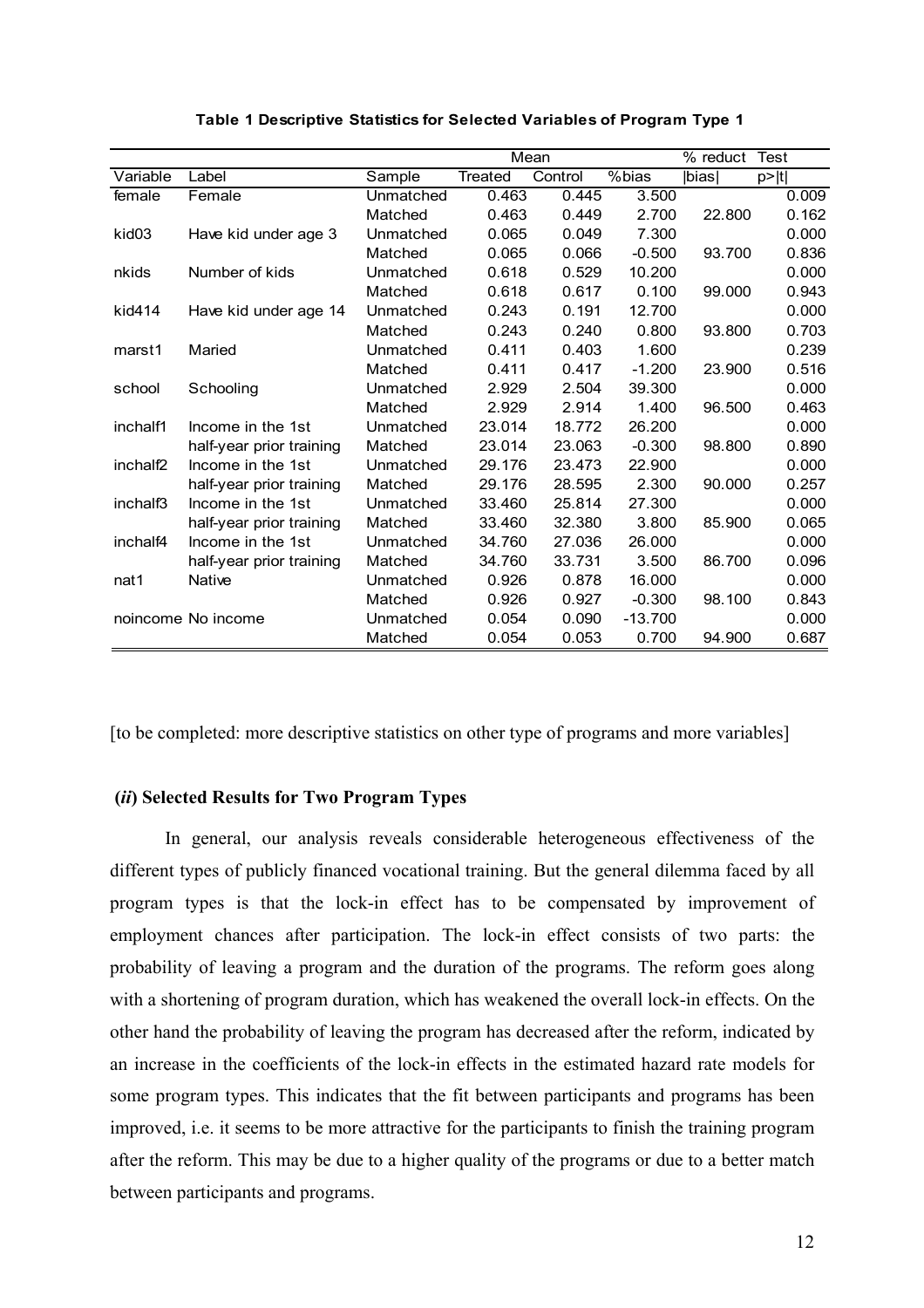|                      |                          |           | Mean    |         |           | % reduct | <b>Test</b> |
|----------------------|--------------------------|-----------|---------|---------|-----------|----------|-------------|
| Variable             | Label                    | Sample    | Treated | Control | %bias     | bias     | p >  t      |
| female               | Female                   | Unmatched | 0.459   | 0.442   | 3.500     |          | 0.012       |
|                      |                          | Matched   | 0.459   | 0.458   | 0.200     | 94.500   | 0.913       |
| kid03                | Have kid under age 3     | Unmatched | 0.076   | 0.051   | 10.400    |          | 0.000       |
|                      |                          | Matched   | 0.076   | 0.071   | 2.100     | 80.000   | 0.328       |
| nkids                | Number of kids           | Unmatched | 0.608   | 0.522   | 9.800     |          | 0.000       |
|                      |                          | Matched   | 0.608   | 0.595   | 1.500     | 85.100   | 0.466       |
| kid414               | Have kid under age 14    | Unmatched | 0.246   | 0.191   | 13.300    |          | 0.000       |
|                      |                          | Matched   | 0.246   | 0.243   | 0.600     | 95.400   | 0.770       |
| marst1               | Maried                   | Unmatched | 0.451   | 0.411   | 8.000     |          | 0.000       |
|                      |                          | Matched   | 0.451   | 0.460   | $-1.800$  | 78.000   | 0.369       |
| disable              | <b>Disability</b>        | Unmatched | 3.973   | 3.894   | 16.300    |          | 0.000       |
|                      |                          | Matched   | 3.973   | 3.931   | 8.500     | 47.600   | 0.000       |
| school               | Schooling                | Unmatched | 2.676   | 2.478   | 18.700    |          | 0.000       |
|                      |                          | Matched   | 2.676   | 2.718   | $-4.100$  | 78.100   | 0.039       |
| inchalf1             | Income in the 1st        | Unmatched | 24.499  | 19.076  | 32.100    |          | 0.000       |
|                      | half-year prior training | Matched   | 24.504  | 24.567  | $-0.400$  | 98.800   | 0.857       |
| inchalf <sub>2</sub> | Income in the 1st        | Unmatched | 30.635  | 24.044  | 26.700    |          | 0.000       |
|                      | half-year prior training | Matched   | 30.635  | 30.738  | $-0.400$  | 98.500   | 0.849       |
| inchalf3             | Income in the 1st        | Unmatched | 33.907  | 26.495  | 26.700    |          | 0.000       |
|                      | half-year prior training | Matched   | 33.907  | 33.800  | 0.400     | 98.500   | 0.859       |
| inchalf4             | Income in the 1st        | Unmatched | 34.171  | 27.761  | 21.900    |          | 0.000       |
|                      | half-year prior training | Matched   | 34.171  | 34.146  | 0.100     | 99.500   | 0.968       |
| nat1                 | Native                   | Unmatched | 0.872   | 0.863   | 2.500     |          | 0.080       |
|                      |                          | Matched   | 0.872   | 0.876   | $-1.300$  | 49.200   | 0.517       |
|                      | noincome No income       | Unmatched | 0.058   | 0.097   | $-14.700$ |          | 0.000       |
|                      |                          | Matched   | 0.058   | 0.058   | 0.000     | 100.000  | 0.998       |

## **Table 2 Descriptive Statistics for Selected Variables of Program Type 5**

Some of the program types failed to improve employment probability, while others were moderately successful. However, the analogous observation of the probability of unemployment suggests that most measures had no significant positive effect before the reform. The phenomenon of increasing the probability of employment without decreasing the probability of unemployment is explained by the fact that participation in a training measure managed to cause persons, who otherwise would have withdrawn from the labor force, to reenter into employment.

Due to the reform, the effects of measures concerning the probability of employment as well as of unemployment have noticeably improved for most of the six program types. The reform effect seems to be strongest, when program entries take place between the 4th and 12th month of unemployment.

Figure 1 presents the non-parametric estimation results of one short program type, "occupation-related or general training program" (program type 1), and one long program type, "individual-scheme with occupation-related certificate" (program type 5). The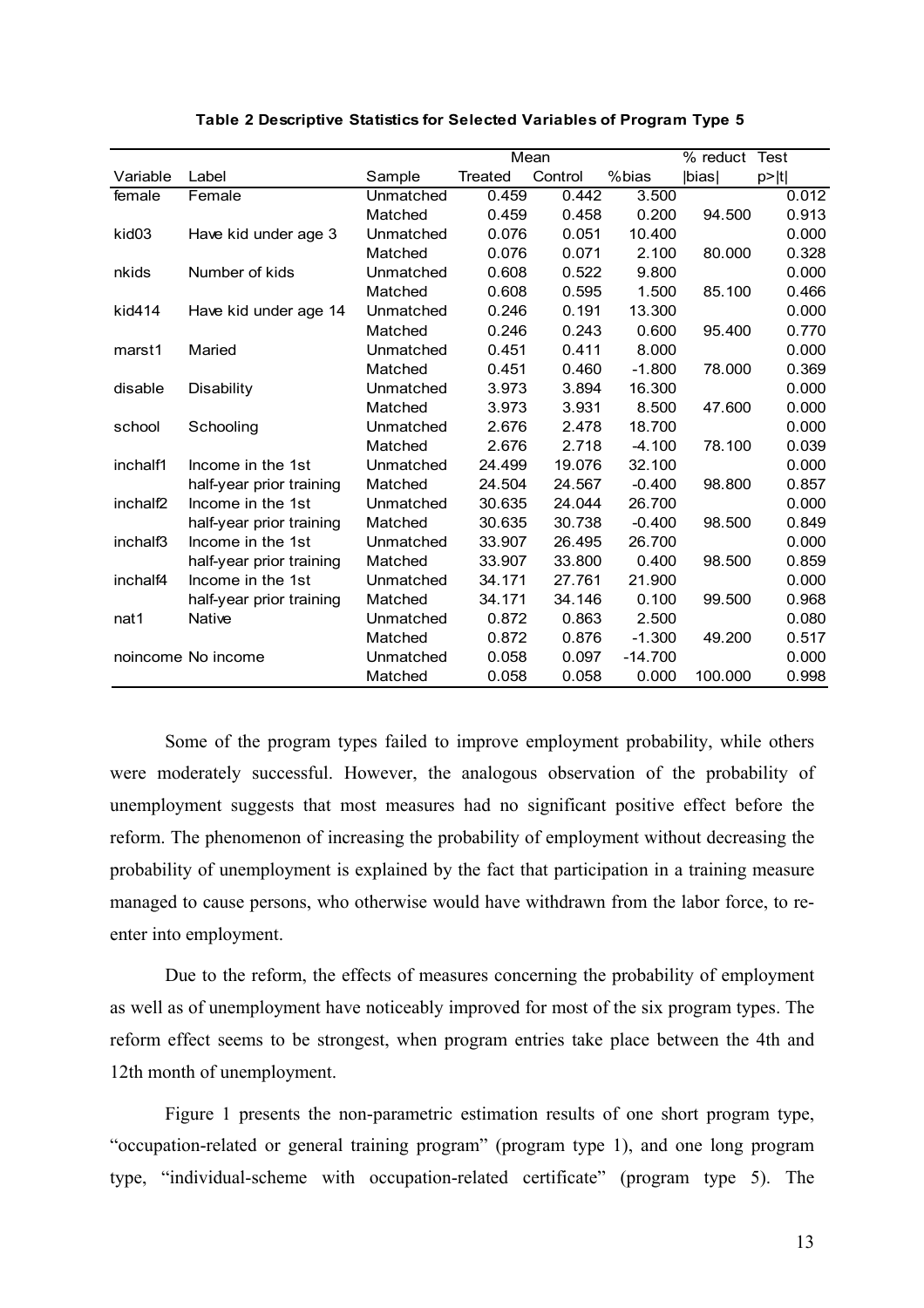development of the differences between participants' and matched non-participants' probability of employment is being observed, starting from the point of the participant's entry into a measure. For the shorter program before the reform we observe a significantly positive effect after 24 months. The magnitude is about 5 percentage points and the effect seems to be not sustainable. For the long program type we do not observe any positive effect. However, this program type lasts for about two years.







In Figure 2 the corresponding unemployment probabilities are presented. Participation in program type 1 does not decrease the probability of unemployment, although we observe an increased employment probability. Participation in program type 1 seems to increase the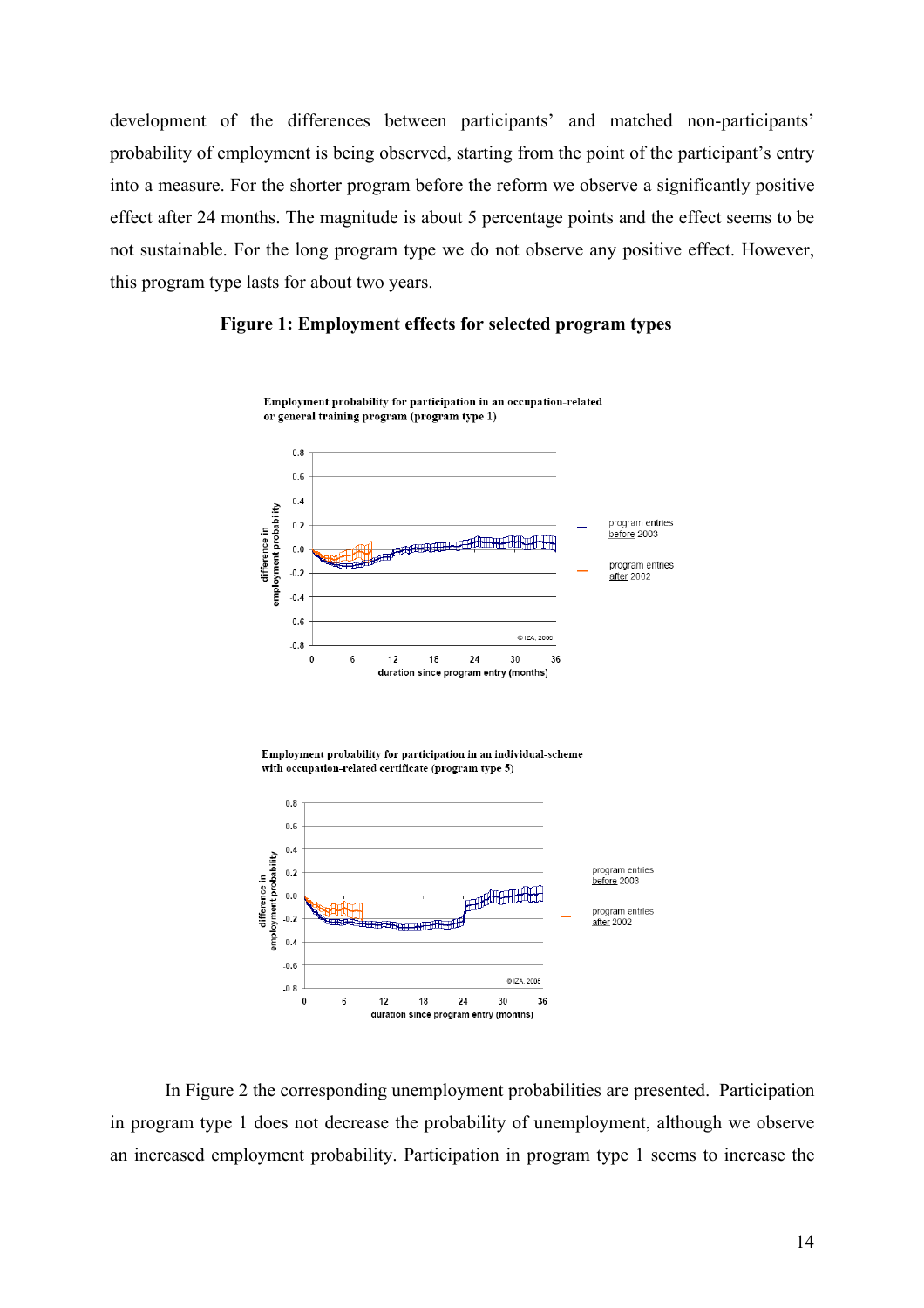employment probability of the individuals who would otherwise leave the labor market, i.e. would not be employed nor unemployed.

The reform increases the probability of employment for both program types during the first nine months. The unemployment probability is observed for a longer period (15 months) and a total reduction of the unemployment risk by around 10 percentage points is observed for program type 1 after the reform, 15 months after program entrance. For program type 5 we do not observe any positive effect but the reform leads to a clear decrease in the unemployment probability difference between participants and the control group.



**Figure 2: Unemployment effects for selected program types** 

Unemployment probability for participation in an individual-scheme with occupation-related certificate (program type 5)



[to be completed: further discussion of treatment effects for several subgroups and program types]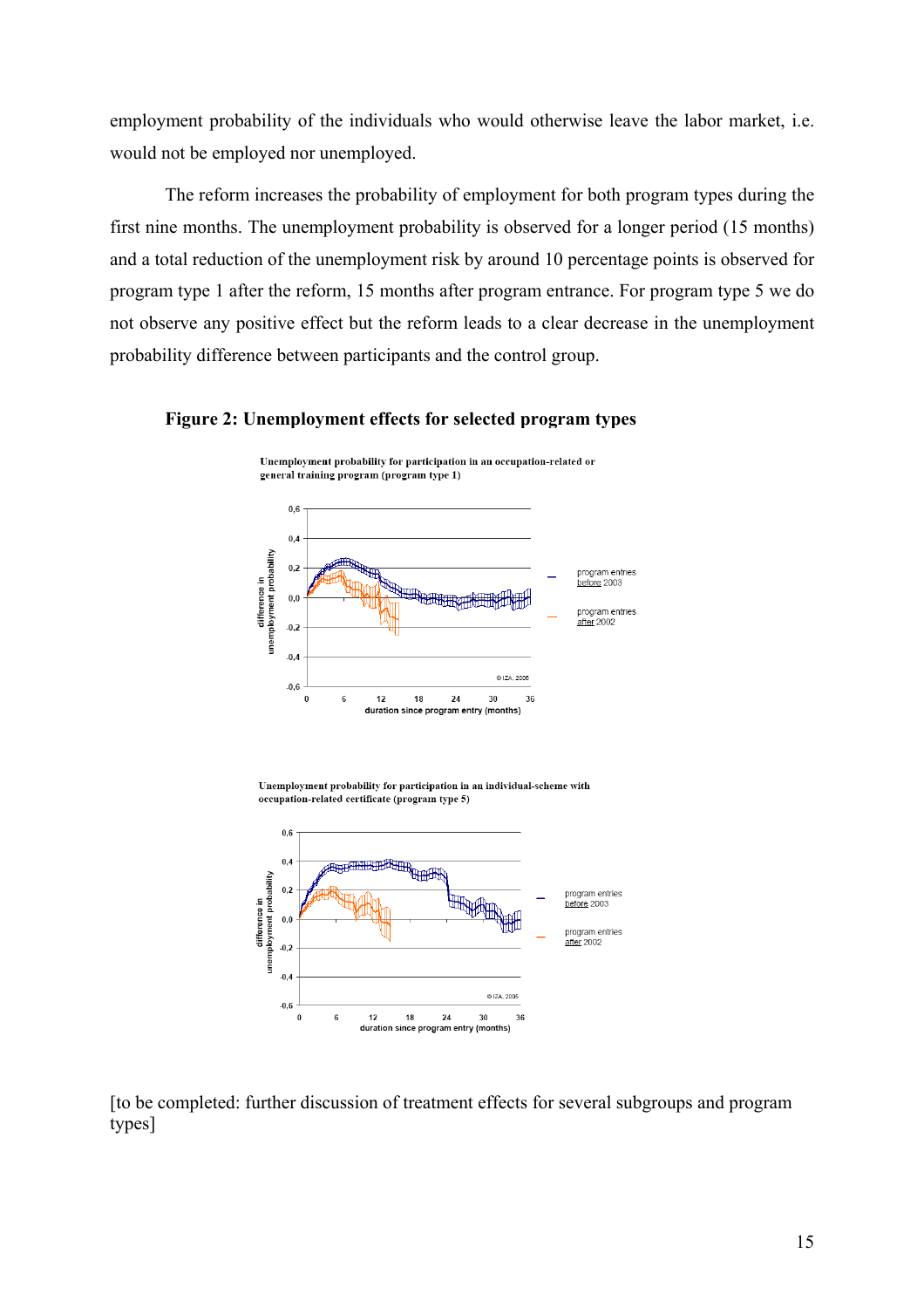## **6 Conclusion**

In 2003, Germany reformed its active labor market policy. With respect to public sector sponsored training for unemployed individuals, the reform mainly consists of the introduction of a voucher system for program participants, a stricter selection of participants, and a matching process between program types and participants by the case workers, based on the expected reemployment probability of the participants. The aim of this reform is to increase the competition on the supply side of the "training market" and thereby to increase the quality of the training programs as well as to achieve a better match of participants and programs. This paper analyses the employment effects of public sector sponsored training in Germany for unemployed individuals before and after the reform.

Using a rich administrative data set for the years 2000 to 2004, we apply propensity score matching methods to estimate the average treatment effects on the treated. In contrast to other studies we distinguish between six different program types and between five regional types. Moreover we compare the pre-reform period to the post-reform period before and after January 2003.

We further analyze the reform by duration models. Our results show strong lock-in effects for all program types before and after the reform. For some of the programs we observe slightly but not sustainable positive effects on the employment probability. The treatment effects are heterogeneous and vary with the program type as well as with the previous unemployment duration. The reform seems to have a positive impact on effectiveness of training programs. In order to address the long-term effects of the reform as well as long-run effects of the different program-types, new data for 2004/2005 will be used in our future studies.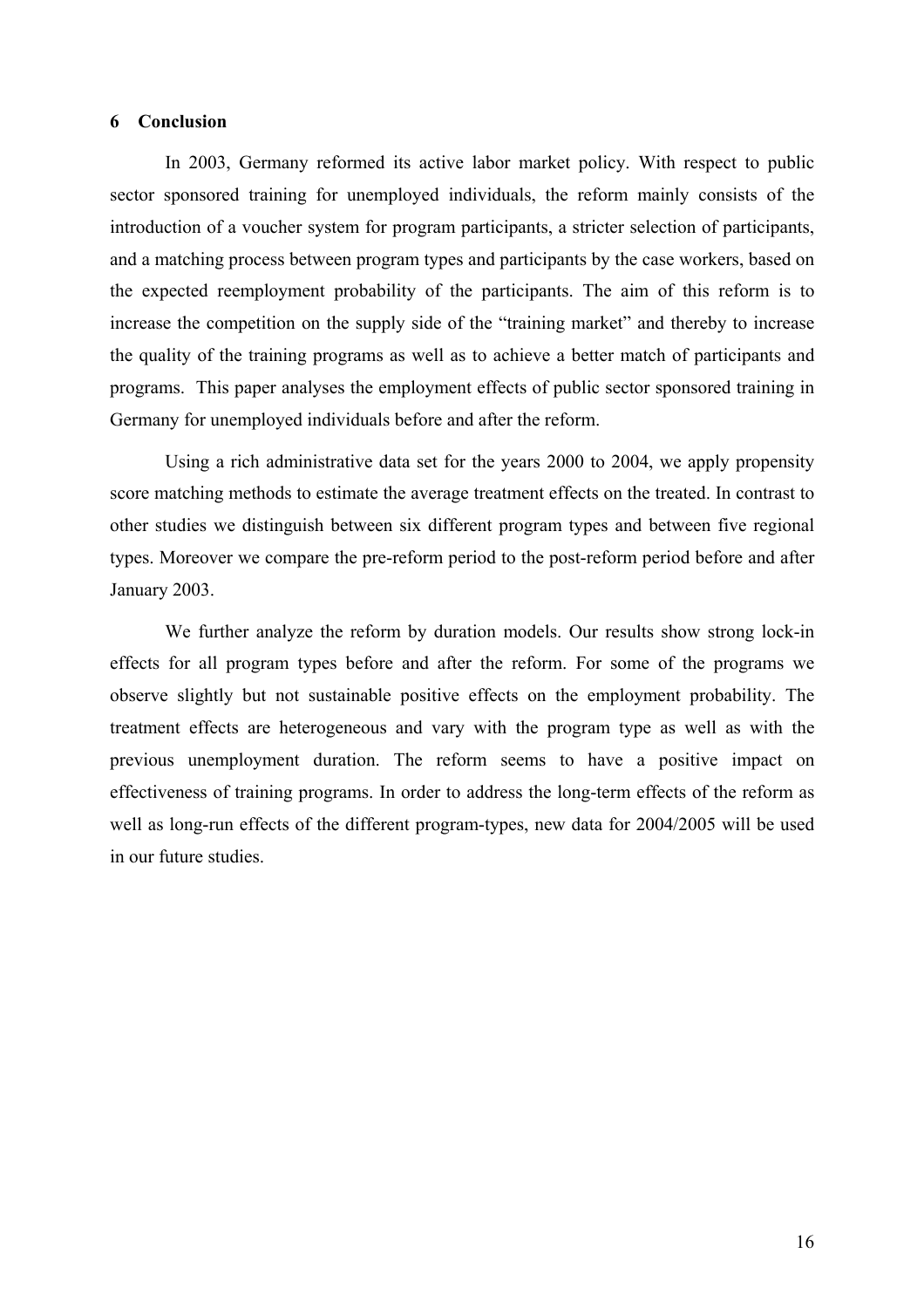## **References**

- Abadie, Albert, David Drukker, Jane Leber Herr, and Guido W. Imbens (2004): Implementing Matching Estimators for Average Treatment Effect in Stata, *The Stata Journal* 4, 290– 311.
- Fitzenberger, B. and H. Prey (1998): Beschäftigungs- und Verdienstmöglichkeiten von Weiterbildungsteilnehmern im ostdeutschen Transformationsprozess: Eine Methodenkritik. In: Pfeiffer, F. und W. Pohlmeier (Hrsg.): Qualifikation, Weiterbildung und Arbeitsmarkterfolg. ZEW Wirtschaftsanalysen, Bd.31, Baden Baden: Nomos, S. 39-96.
- Fitzenberger, B. and H. Prey (2000): Evaluating Public Sector Sponsored Training in East Germany, *Oxford Economic Papers*, 497-520.
- Heckman, James J., Hidehiko Ichimura, Jeffrey A. Smith, and Petra E. Todd (1998): Characterizing Selection Bias Using Experimental Dada, *Econometrica* 66, 1017–1098.
- Heckman, James J., Hidehiko Ichimura, and Petra E. Todd (1997): Matching as an Econometric Evaluation Estimator: Evidence from Evaluating a Job Training Programme, *Review of Economic Studies* 64, 605–654.
- Heckman, James J., and Edward J. Vytlacil (1999): "Local Instrumental Variables and Latent Variables Models for Identifying and Bounding Treatment Effects", *Proceedings of the National Academy of Sciences*, 96, 2, pp. 4730 – 4734.
- Hübler, O.(1997): Evaluation beschäftigungspolitischer Maßnahmen in Ostdeutschland, *Jahrbücher für Nationalökonomie und Statistik*, 216, 21-44.
- Hujer, R. and M. Wellner (2000): Berufliche Weiterbildung und individuelle Arbeitslosigkeitsdauer in West- und Ostdeutschland: Eine mikroökonometrische Analyse, Mitteilungen aus der Arbeitsmart- und Berufsforschung, 33, S.405-419.
- Hujer, R., S.L. Thomsen and C. Zeiss (2004): The Effects of Vocational Training Programmes on the Duration of Unemployment in Eastern Germany. mimeo.
- Jenkins, Stephen P. (2004): Independent competing risks models for interval-censored survival time data. Unpublished Paper, ISER, University of Essex
- Lechner, M. (1998): Training the East German Labour Force. Microeconometric Evaluations of Continuous Vocational Training after Unification. Heidelberg: Physica-Verlag.
- Lechner, M. (1999): Earnings and Employment Effects of Continuous Off-the-Job Training in East-Germany after Unification, *Journal of Business Economic Statistics*, 17, 74-90.